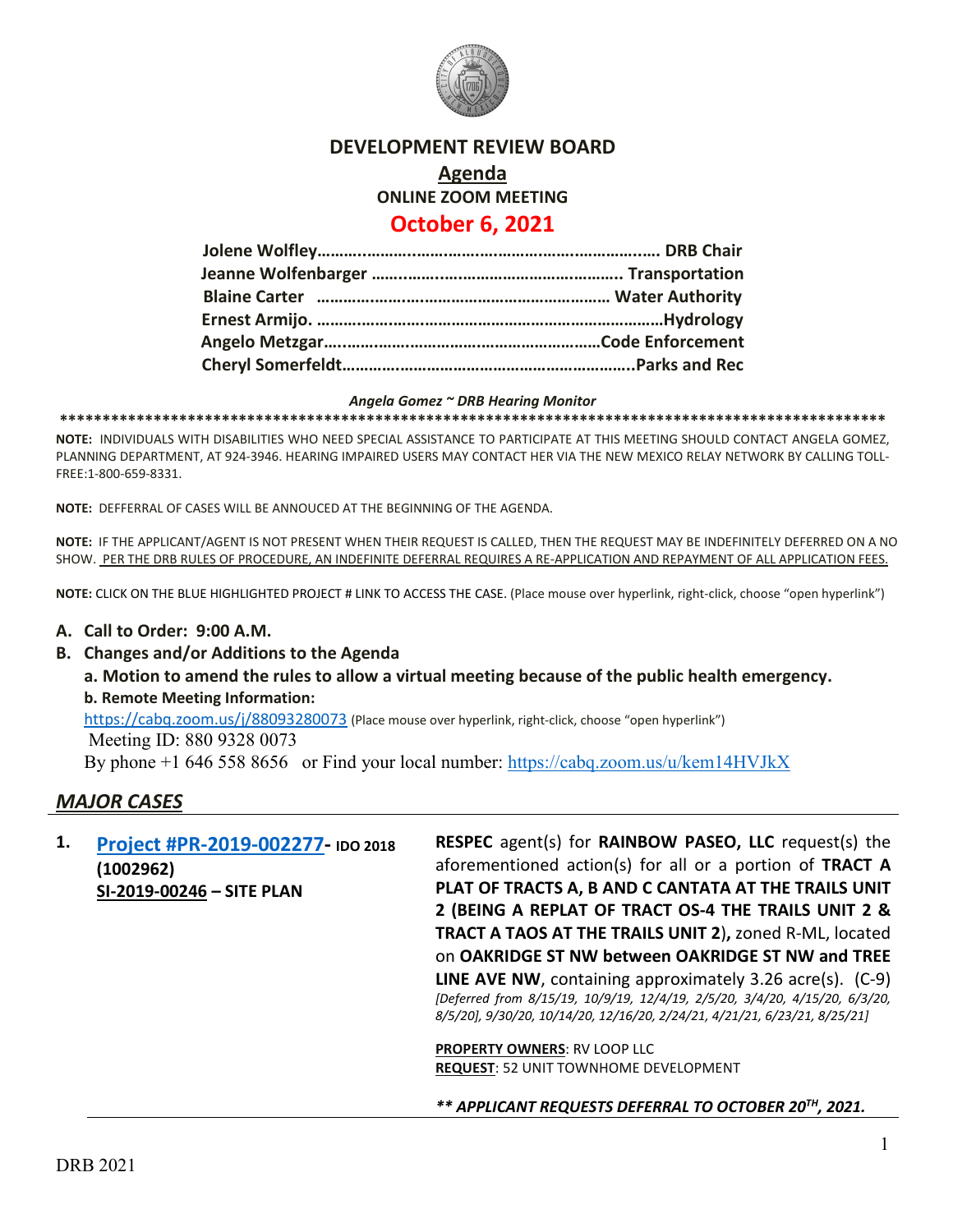| 2. | PR-2021-005566 IDO 2019<br>SI-2021-01212 - SITE PLAN                                                                                                                                                                                                                                                                                                           | DEVELOPMENT MANAGING CONSULTANTS agent for<br><b>RACHEL</b><br><b>MATTHEW</b><br><b>DEVELOPMENT</b><br>requests<br>the<br>aforementioned action(s) for all or a portion of: TRACT A-2,<br>VENTANA RANCH zoned R-ML, located at 6441 VENTANA<br>between<br><b>IRVING</b><br>and VENTANA containing<br><b>NW</b><br>approximately 5.0 acre(s). (B-10) [Deferred from 8/25/21]<br>PROPERTY OWNERS: GERALD & VICTORIA MARTIN, CO-TRUSTEES<br><b>MARTIN RVT</b><br><b>REQUEST: SITE PLAN FOR SAMS ACADEMY CHARTER SCHOOL</b>                                            |
|----|----------------------------------------------------------------------------------------------------------------------------------------------------------------------------------------------------------------------------------------------------------------------------------------------------------------------------------------------------------------|--------------------------------------------------------------------------------------------------------------------------------------------------------------------------------------------------------------------------------------------------------------------------------------------------------------------------------------------------------------------------------------------------------------------------------------------------------------------------------------------------------------------------------------------------------------------|
| З. | PR-2018-001579 IDO 2019<br>SI-2021-00304 - SITE PLAN<br>SI-2021-00305 - SITE PLAN AMENDMENT                                                                                                                                                                                                                                                                    | MODULUS ARCHITECTS INC. C/O ANGELA WILLIAMSON<br>agent for WINROCK PARTNERS LLC<br>requests the<br>aforementioned action(s) for all or a portion of: PARCEL Z<br>FINAL PLAT PARCEL Z AND TRACTS A, D, E, F-1, G & H,<br>zoned MX-H, located at 2100 LOUISIANA BLVD NW<br><b>INDIAN</b><br><b>SCHOOL</b><br>between<br>and<br>$I-40$<br>containing<br>approximately 28.8654 acre(s). (J-19) [Deferred from 3/31/21,<br>4/28/21, 5/26/21, 6/23/21, 6/30/21, 7/14/21, 7/21/21, 7/28/21, 8/11/21,<br>8/25/21, 9/22/21]<br><b>PROPERTY OWNERS: WINROCK PARTNERS LLC</b> |
|    |                                                                                                                                                                                                                                                                                                                                                                | REQUEST: SITE PLAN FOR NEW PARK CONCEPT TO INCLUDE<br>WATERFEATURES, 2 INTERNAL PAD SITES FOR FUTURE USERS, 2<br>BUILDINGS ALONG DILLARDS. PARK INCLUDES KIDS PLAYING AREA,<br>PATHS AND BRIDGES                                                                                                                                                                                                                                                                                                                                                                   |
| 4. | PR-2021-005740 IDO 2019<br>SI-2021-01051 - SITE PLAN AMENDMENT                                                                                                                                                                                                                                                                                                 | <b>SCOTT ANDERSON</b> agent for <b>DANIEL CHAVEZ</b> requests the<br>aforementioned action(s) for all or a portion of: LOT II A1,<br>RENAISSANCE CENTER 2 zoned NR-BP, located on 4720<br>ALEXANDER between MONTANO and DESERT SURF<br>containing approximately 4.37 acre(s). (F-16) [Deferred from<br>8/4/21, 8/18/21, 9/1/2, 9/22/211]                                                                                                                                                                                                                           |
|    |                                                                                                                                                                                                                                                                                                                                                                | PROPERTY OWNERS: DANIEL CHAVEZ<br><b>REQUEST: INCREASE TO THE APPROVED BUILDING HEIGHT</b>                                                                                                                                                                                                                                                                                                                                                                                                                                                                         |
| 5. | PR-2021-004968 IDO 2019<br>SD-2021-00145 - BULK PLAT<br>SD-2021-00146 - VACATION OF PUBLIC<br><b>EASEMENT 20' waterline note 3</b><br>SD-2021-00147 - VACATION OF PUBLIC<br><b>EASEMENT 20' waterline note 4</b><br>SD-2021-00148 - VACATION OF PUBLIC<br><b>EASEMENT20' waterline note 5</b><br>SD-2021-00149 - VACATION OF PUBLIC<br><b>EASEMENT Roadway</b> | <b>BOHANNAN HUSTON INC.</b> agent for ELK HAVEN requests<br>the aforementioned action(s) for all or a portion of: TRACT<br>B-1 & B-2, LA CUENTISTA SUBDIVISION zoned R-ML,<br>located on ROSA PARKS RD NW between UNSER BLVD NW<br>and KIMMICK DR NW containing approximately 59.0<br>acre(s). (C-10) [Deferred from 8/11/21, 8/25/21, 9/15/2, 9/22/211]<br>PROPERTY OWNERS: PULTE GROUP<br><b>REQUEST: BULK PLAT, VACATIONS OF PUBLIC EASEMENT</b>                                                                                                                |
|    | SD-2021-00150 - VACATION OF PUBLIC<br><b>EASEMENT Storm Drain</b><br>Sketch plat 1-27-2021                                                                                                                                                                                                                                                                     | **AGENT REQUESTS DEFERRAL TO OCTOBER 20TH, 2021.                                                                                                                                                                                                                                                                                                                                                                                                                                                                                                                   |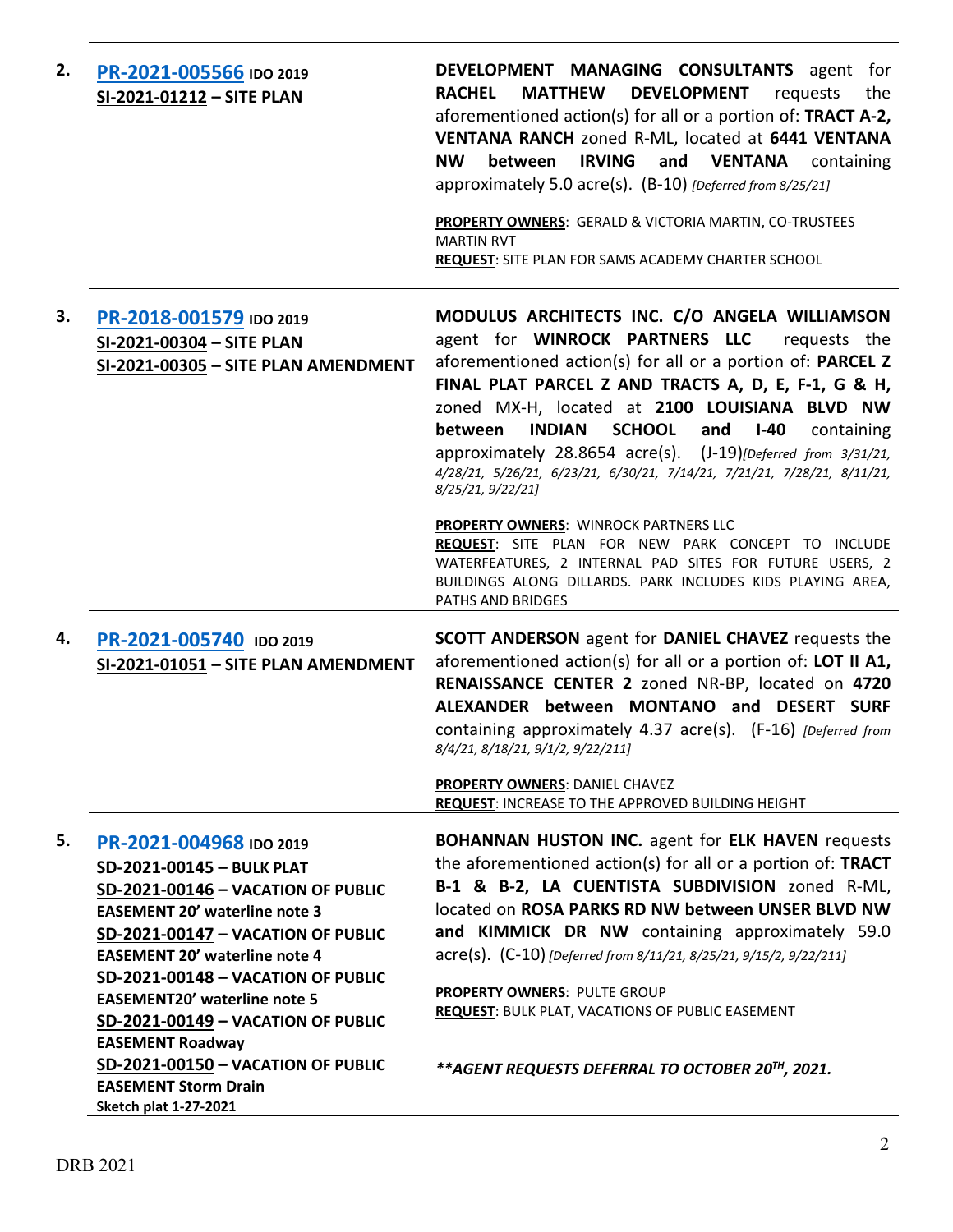| 6. | PR-2021-005459 IDO 2020                                | <b>TIERRA WEST</b> agent for <b>CONTRACTORS</b><br><b>LEASING</b>                                     |
|----|--------------------------------------------------------|-------------------------------------------------------------------------------------------------------|
|    | (AKA: PR-2021-005861)                                  | LLC/LARRY R. GUTIERREZ requests the aforementioned                                                    |
|    | SD-2021-00163 - PRELIMINARY PLAT                       | action(s) for all or a portion of: LOT 1A BLOCK 2 SUNPORT                                             |
|    | SI-2021-01248 - SITE PLAN                              | PARK REPL OF LOTS 1, 2 & 3 BLOCK 2 and LOT 2-A-1 BLK 2 PLAT                                           |
|    | <b>Sketch plat 5-19-2021</b>                           | OF LOTS 2-A-1, 2-A-2 & 2-A-3 BLOCK 2, SUNPORT PARK, zoned                                             |
|    |                                                        | NR-BP, located at 2900 TRANSPORT between FLIGHTWAY                                                    |
|    |                                                        | AVE and WOODWARD ROAD containing approximately                                                        |
|    |                                                        | 10.7 acre(s). (M-15) [Deferred from 9/1/21, 9/29/21]                                                  |
|    |                                                        |                                                                                                       |
|    |                                                        | <b>PROPERTY OWNERS: CONTRACTORS LEASING LLC</b><br>REQUEST: PRELIMINARY PLAT, SITE PLAN REVIEW        |
|    |                                                        |                                                                                                       |
|    |                                                        |                                                                                                       |
| 7. |                                                        | <b>BOHANNAN HUSTON INC.</b> agent for NETFLIX STUDIOS                                                 |
|    | PR-2021-005629 IDO 2020                                | requests the aforementioned action(s) for all or a portion                                            |
|    | SD-2021-00182 - PRELIMINARY PLAT                       | of: LOTS 22A, 22B, 22C, AND TRACT P, MESA DEL SOL                                                     |
|    | SD-2021-00183 - VACATION OF PRIVATE<br><b>EASEMENT</b> | <b>INNOVATION PARK I &amp; II zoned PC, located on 5630</b>                                           |
|    | SD-2021-00184 VACATION OF PUBLIC                       | UNIVERSITY BLVD SE between EASTMAN CROSSING and                                                       |
|    | <b>EASEMENT</b>                                        | <b>UNIVERSITY BLVD</b> containing approximately 41.3495                                               |
|    | SD-2021-00185 VACATION OF PUBLIC                       | $\text{acre}(s)$ . $(R-16)$ [Deferred from 9/29/21]                                                   |
|    | <b>EASEMENT</b>                                        |                                                                                                       |
|    |                                                        | <b>PROPERTY OWNERS: CITY OF ALBUQUERQUE</b>                                                           |
|    |                                                        | <b>REQUEST: REPLAT OF LOTS 22-A, 22-B, 22-C AND TRACT P OF MESA DEL</b><br><b>SOL INNOVATION PARK</b> |

*MINOR CASES*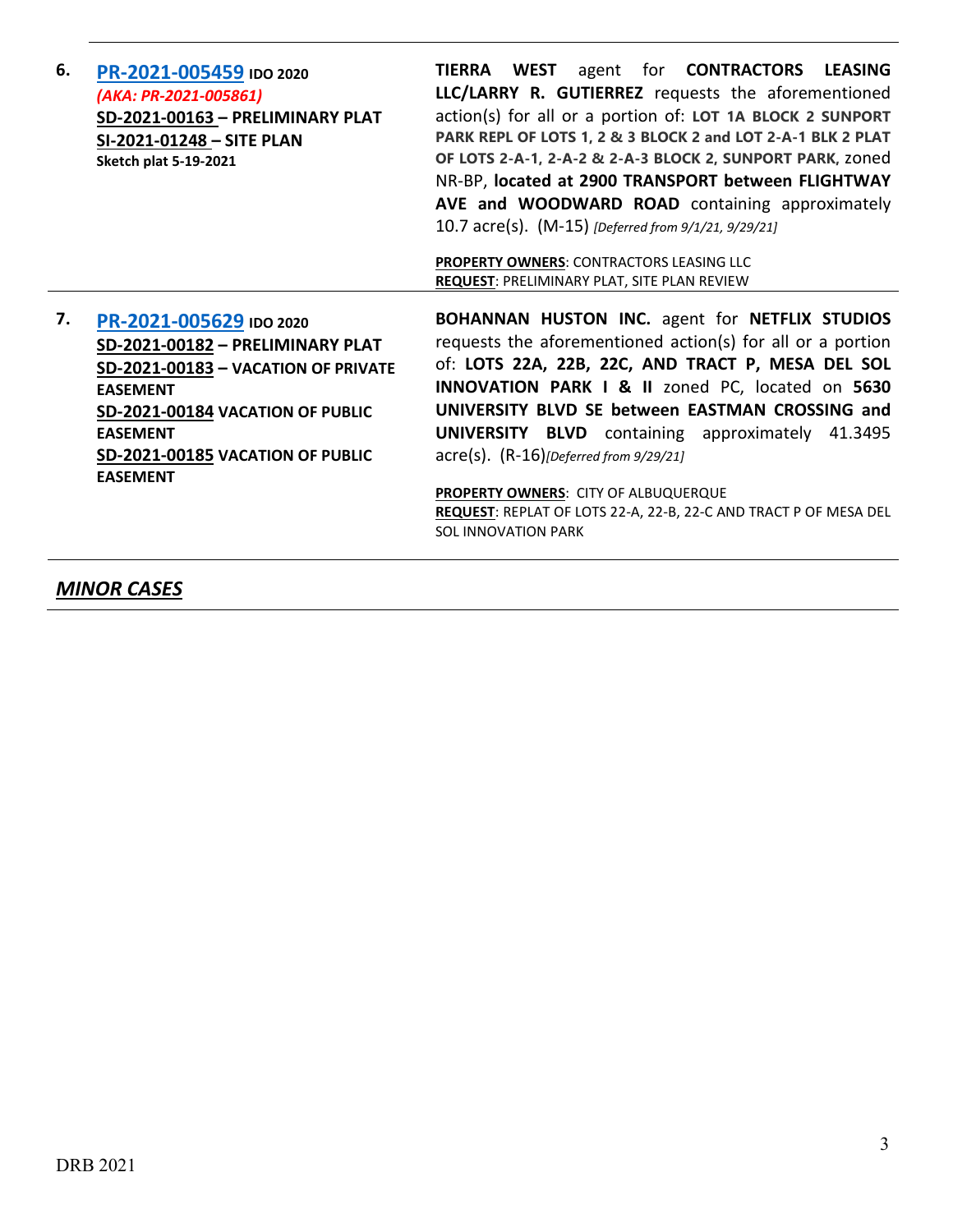**8. [PR-2020-005684](http://data.cabq.gov/government/planning/DRB/PR-2020-005684/DRB%20Submittals/PR-2020-005684_Sept_22_2021/Application/MdS%20Level%20B%20Amend%20-%20DRB%20%20Submittal%209.14.2021___.pdf) SI-2021-01516 – EPC SITE PLAN SIGN-OFF**

**DEKKER, PERICH, SABATINI** agent for **MESA DEL SOL INVESTMENTS LLC** requests the aforementioned action(s) for all or a portion of: **Tracts 6, 7 and 14, of the Bulk Land Plat of Mesa Del Sol; Tract 12-A and 12-B, Plat of Tracts 12-A & 12-B, Mesa Del Sol, Innovation Park; Lots 5, 6, 13, 14, 15, 17, and 25 of Bulk Plat For Mesa Del Sol, Innovation Park; Tracts lettered F, J, K, L, M, N, 0, P, R, OS-1, OS-2, OS-3, OS-4, OS-5, OS-6 and OS-7 of Bulk Land Plat for Mesa Del Sol Innovation Park II; Tract lettered 'I-2' Mesa del Sol Innovation Park II; Tracts 22-A, 22-B and 22-C of Mesa Del Sol Innovation Park; Tract lettered A-4 & A-5 of the Bulk Land Plat of Tracts A-1 thru A-6, Mesa Del Sol Innovation Park; Lots numbered 1, 2, 3, 4, 5, 6, 7, 8, 9, 10, 11, 12, 13 and Tracts Lettered A, B, & C, and Tract numbered 1, of the Plat of Mesa Del Sol Montage Unit 3A; Tracts 1-B and OS-5, of the Plat of Tracts 1-A, 1-B, 2-A, 2-B, OS-5 & OS-6, Mesa Del Sol Innovation Park; Tract Q-1, Q-2 & Q-3 of Mesa Del Sol Innovation Park II; Tract A-1-A and Tract 28 of the Bulk Land Plat of Tracts A-1, Mesa Del Sol, Innovation Park; Tract A-6-C-1, A-1-A-2, A-1- A-3, A-1-A-4, A-1-A-5 of the Bulk Land Plat of A-6-C, Mesa Del Sol, Innovation Park; Tract A-1-A-6 and Tract A-1-A-1-A of the Bulk Land Plat of Tracts A-1-A-1, Mesa Del Sol, Innovation Park; Tract 1-A Plat of Tracts 1-A, 1-B, 2-A, 2-B, OS-5 & OS-6 Mesa Del Sol, Innovation Park; Tract G and H, Bulk Land Plat for Mesa Del Sol, Innovation Park II; Tract D-6 Plat of Tracts D-1 thru D-7 Mesa Del Sol, Innovation Park II; Tract 4-C Plat of Mesa Del Sol Tracts 4-A, 4-B & 4-C; Tract 11 DEA Site Bulk Land Plat for Mesa Del Sol, Innovation Park, located generally south of Los Picaros Rd., north of the Pueblo of Isleta, mostly east of Interstate 25, and west of Kirtland AFB**, zoned PC, located on **UNIVERSITY BLVD between EASTMAN CROSSING and MESA DEL SOL BLVD** containing approximately 3,200 acre(s). (Q-15-Z, Q-16-Z, Q-17-Z, R-14-Z, R-15-Z, R-16-Z, R-17-Z, S213-Z, S-14-Z, S-15-Z, S-16-Z, S-17-Z, T-13-Z, T-14-Z, T-15-Z, T-16-Z, T-17-Z, U-13-Z, U-14-Z)) *[Deferred from 9/22/21]*

**PROPERTY OWNERS**: MESA DEL SOL LLC, CABQ, MDS INVESTMENTS  $\sqcup$  C.

**REQUEST**: AMENDMENTS to the LEVEL B COMMUNITY MASTER PLAN/ FRAMEWORK PLAN for Mesa del Sol

*\*\* APPLICANT REQUESTS DEFERRAL TO OCTOBER 20TH, 2021.*

**9. [PR-2020-003443](http://data.cabq.gov/government/planning/DRB/PR-2020-003443/DRB%20Submittals/PR-2020-003443_Oct_6_2021/Application/PR-2020-003443_Final_Plat_Application%20(003).pdf) SD-2021-00188 –PRELIMINARY/FINAL PLAT**

**CONSENSUS PLANNING, LLC** agent for **HOLLY PARTNERS**, **LLC** requests the aforementioned action(s) for all or a portion of: **LOT 20A-1, PARADISE NORTH** zoned MX-L, located on **UNSER BLVD NW between BANDELIER DRIVE NW and MCMAHON BLVD NW** containing approximately 19.09 acre(s). (A-11)

**PROPERTY OWNERS**: HOLLY PARTNERS, LLC **REQUEST**: SUBDIVIDE EXISTNG LOT INTO 9 NEW LOTS AND PROVIDE REQUIRED PUBLIC INFRASTRUCTURE.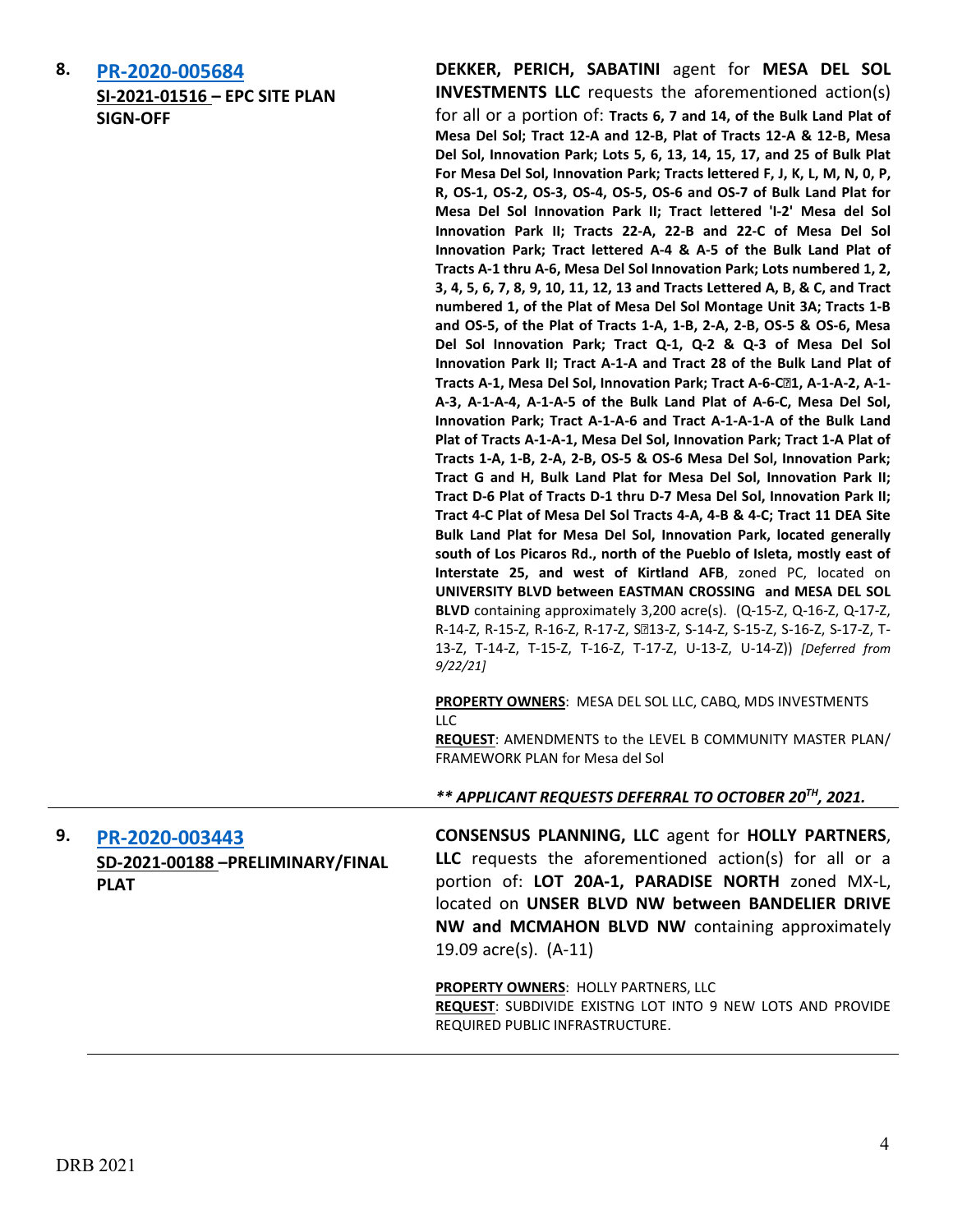| 10. | PR-2019-002609<br>SD-2020-00217 - PRELIMINARY/FINAL<br><b>PLAT</b>                                          | ARCH + PLAN LAND USE CONSULTANTS agent(s) for JABRE<br><b>INVESTMENTS LLC</b> request(s) the aforementioned action(s)<br>for all or a portion of: LOT 14, FLORAL GARDENS, zoned R-<br>1, located at 2454 ROSE NW between FLORAL RD and<br>SARITA AVE, containing approximately 0.4117 acre(s). (H-<br>13) [Deferred from 12/16/20, 1/27/21, 2/24/21, 3/31/21, 4/28/21, 5/19/21,<br>6/23/21, 7/28/21, 9/121]<br>PROPERTY OWNERS: JABRE INVESTMENTS LLC                                                                                                                                                                                                                                                                          |
|-----|-------------------------------------------------------------------------------------------------------------|--------------------------------------------------------------------------------------------------------------------------------------------------------------------------------------------------------------------------------------------------------------------------------------------------------------------------------------------------------------------------------------------------------------------------------------------------------------------------------------------------------------------------------------------------------------------------------------------------------------------------------------------------------------------------------------------------------------------------------|
|     |                                                                                                             | <b>REQUEST: CREATE 2 LOTS FROM 1 EXITING LOT</b>                                                                                                                                                                                                                                                                                                                                                                                                                                                                                                                                                                                                                                                                               |
|     |                                                                                                             | ** AGENT REQUESTS DEFERRAL TO NOVEMBER 10TH, 2021.                                                                                                                                                                                                                                                                                                                                                                                                                                                                                                                                                                                                                                                                             |
| 11. | PR-2019-002738<br>SD-2021-00018 - PRELIMINARY/FINAL<br><b>PLAT</b><br>(Sketch Plat 10/14/20)                | ARCH + PLAN LAND USE CONSULTANTS agent(s) for<br>McDONALD'S REAL ESTATE COMPANY request the<br>aforementioned action(s) for all or a portion of: LOTS A & B<br>BLOCK 101, BEL AIR SUBDIVISION, zoned MX-M, located at<br>5900 MENAUL BLVD NE, containing approximately 0.9457<br>acre(s). (H-18) [Deferred from 2/3/21, 2/24/21, 3/17/21, 4/28/21,<br>5/19/21, 6/23/21, 7/28/21, 9/1/21]                                                                                                                                                                                                                                                                                                                                       |
|     |                                                                                                             | PROPERTY OWNERS: MCDONALDS REAL ESTATE COMPANY<br><b>REQUEST: LOT CONSOLIDATION FOR 2 LOTS INTO 1 LOT</b>                                                                                                                                                                                                                                                                                                                                                                                                                                                                                                                                                                                                                      |
|     |                                                                                                             | ** AGENT REQUESTS DEFERRAL TO NOVEMBER 10 <sup>TH</sup> , 2021.                                                                                                                                                                                                                                                                                                                                                                                                                                                                                                                                                                                                                                                                |
| 12. | PR-2020-004748 IDO 2019<br>SD-2021-00152 - PRELIMINARY/FINAL<br><b>PLAT</b><br><b>Sketch plat 12-2-2020</b> | TIM SOLINSKI agent for AUI INC. requests the<br>aforementioned action(s) for all or a portion of: *62 4 ARMIJO<br>BROS ADDN LOTS 62, 63 & 64 & LOTS R, S & T & ALLEY ADJ LT, LOTS 1-5<br>ALL LOT 6 EXC A SELY PORTION BLK C OF THE MANDELL BUSINESS AND<br>RESIDENCE ADDN AND AN UNPLATTED STRIP OF LAND W OF AND ADJ<br>THERE, PORTION OF LOTS 7 & 8 BLOCK C MANDELL BUSINESS AND<br>RESIDENCE ADDN & PORTION OF P & Q PERFECTO MARIANO JESUS<br>ARMIJO ADD, TRACT A2 PLAT OF TRACTS A-1 & A-2,<br>zoned MX-FB-UD, located at ONE CIVIC PLAZA & 400<br><b>MARQUETTE between MARQUETTE and TIJERAS</b><br>containing approximately 2.2273 acre(s). (J-14) Deferred from<br>7/28/21, 8/4/2, 8/11/21, 8/25/21, 9/15/21, 9/22/21] |
|     |                                                                                                             | PROPERTY OWNERS: BERNALILLO COUNTY, CITY OF ALBUQUERQUE<br>REQUEST: REPLAT TO CONSOLIDATE 22 LOTS/TRACTS INTO 2 TRACTS,<br>DEDICATE ADDITIONAL PUBLIC RIGHTS-OF-WAY AND TO GRANT<br>EASEMENTS                                                                                                                                                                                                                                                                                                                                                                                                                                                                                                                                  |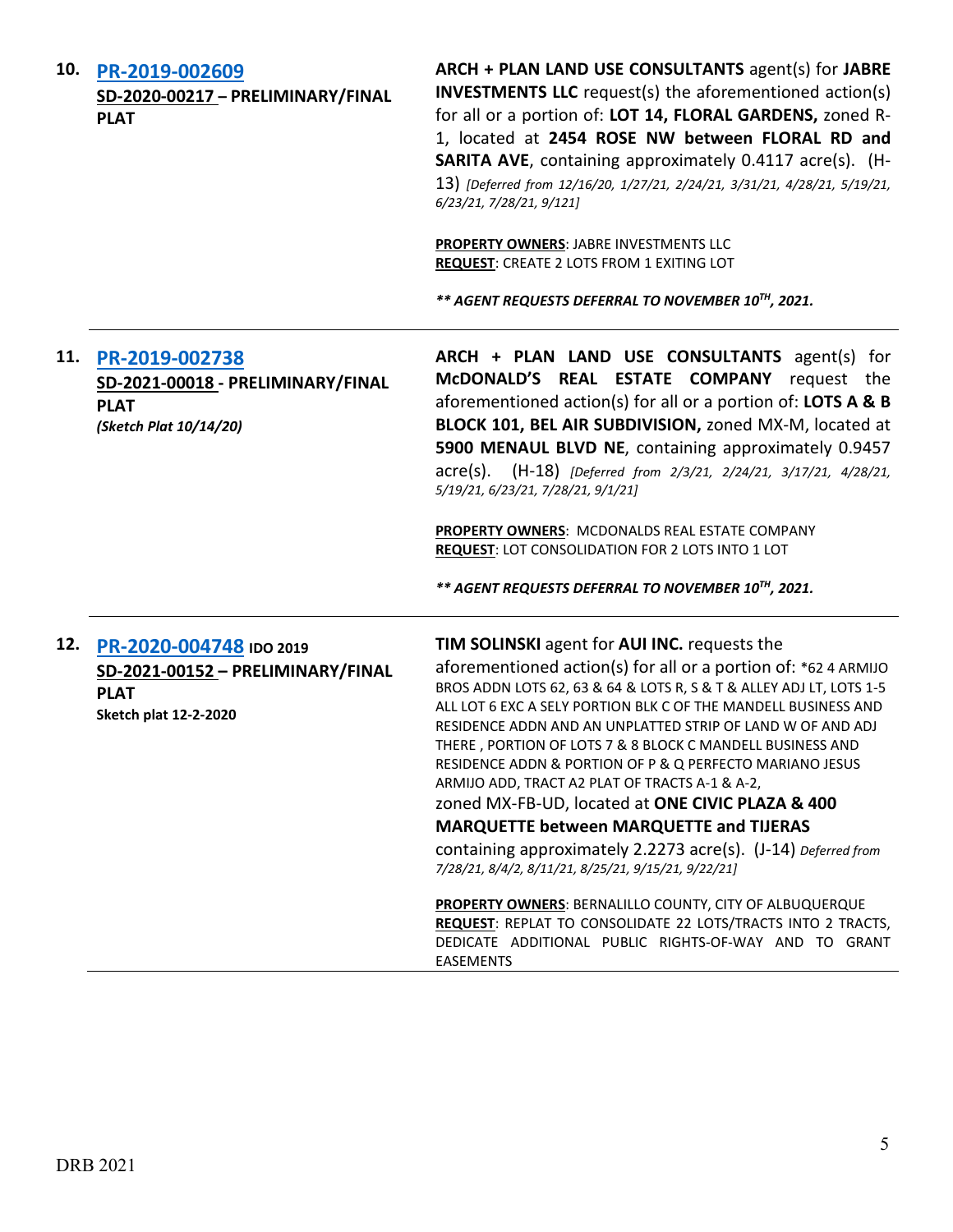| 13. | PR-2018-001842 IDO 2020<br>VA-2021-00350 - WAIVER TO IDO -<br><b>DRIVEWAY LENGTH</b> | RON HENSLEY/THE GROUP agent for CLEARBROOK<br><b>INVESTMENTS, INC.</b> requests the aforementioned action(s)<br>for all or a portion of: LOTS 1-30, HORIZON VILLAGE zoned<br>R-ML, located on HORIZON BLVD between ALAMEDA BLVD<br>and BALLOON MUSEUM containing approximately 5.91<br>acre(s). (C-17) [Deferred from 9/29/21]<br>PROPERTY OWNERS: CLEARBROOK INVESTMENTS, INC                                                                                                                                                    |
|-----|--------------------------------------------------------------------------------------|-----------------------------------------------------------------------------------------------------------------------------------------------------------------------------------------------------------------------------------------------------------------------------------------------------------------------------------------------------------------------------------------------------------------------------------------------------------------------------------------------------------------------------------|
|     |                                                                                      | REQUEST: WAIVER TO IDO SECTION 5-3(C)(3)(b)<br>REGARDING<br><b>DRIVEWAY LENGTH</b>                                                                                                                                                                                                                                                                                                                                                                                                                                                |
|     | <u>SKETCH PLATS</u>                                                                  |                                                                                                                                                                                                                                                                                                                                                                                                                                                                                                                                   |
| 14. | PR-2018-001580<br>PS-2021-00117 - SKETCH PLAT                                        | <b>EQUITERRA REGENERATIVE DESIGN INC. agent for SANJIV</b><br><b>CHOPRA RHINO INVESTMENTS NM HOTEL LLC requests the</b><br>aforementioned action(s) for all or a portion of: TRS 1, 2, & 3<br>UNIT 1 TOGETHER WITH TRS 4, 5 & 6A UNIT 2DALE J.<br>BELLAMAHS CARLISLE REPLAT zoned MX-M, located at 2412<br>& 2500 CARLISLE between CARLISLE NE and I-40 containing<br>approximately 11.659 acre(s). (H-17)<br>PROPERTY OWNERS: RHINO INVESTMENTS NM HOTEL LLC, GGD<br><b>OAKDALE LLC</b><br><b>REQUEST: ADJUST PROPERTY LINES</b> |
| 15. | PR-2019-002411<br>PS-2021-00118-SKETCH PLAT                                          | ISAACSON & ARFMAN, INC. - ÅSA NILSSON-WEBER agent for<br>SUCCESS LAND HOLDING, LLC - SCOTT STEFFEN requests<br>the aforementioned action(s) for all or a portion of: TRACT<br>FD1, ASPIRE SUBDIVISION zoned R-1A, located at 118 <sup>th</sup> ST<br>SW between AMOLE MESA AVE SW and COLOBEL ABEL<br>SW containing approximately 27.48 acre(s). (N-08)<br>PROPERTY OWNERS: SUCCESS LAND HOLDING, LLC<br><b>REQUEST: SKETCH PLAT REVIEW</b>                                                                                       |
| 16. | PR-2019-002114<br>PS-2021-00119 - SKETCH PLAT                                        | ARCH + PLAN LAND USE CONSULTANTS agent for LA VIDA<br>LLENA requests the aforementioned action(s) for all or a<br>portion of: AMENDED PLAT SEC 33, T11, R9E LA VIDA<br>LLENA zoned R-ML, located at 10501 LAGRIMA DE ORO NE<br>between MORRIS ST and JUAN TABO BLVD containing<br>approximately 16.89 acre(s). (F-21)<br>PROPERTY OWNERS: LA VIDA LLENA<br><b>REQUEST:</b> LOT CONSOLIDATION FOR 2 LOTS INTO 1 LOT, GRANT &<br>VACATE PUBLIC AND PRIVATE EASEMENTS                                                                |

**Other Matters**

**Action Sheet Minutes – September 29, 2021**

**DRB Member Signing Session for Approved Cases**